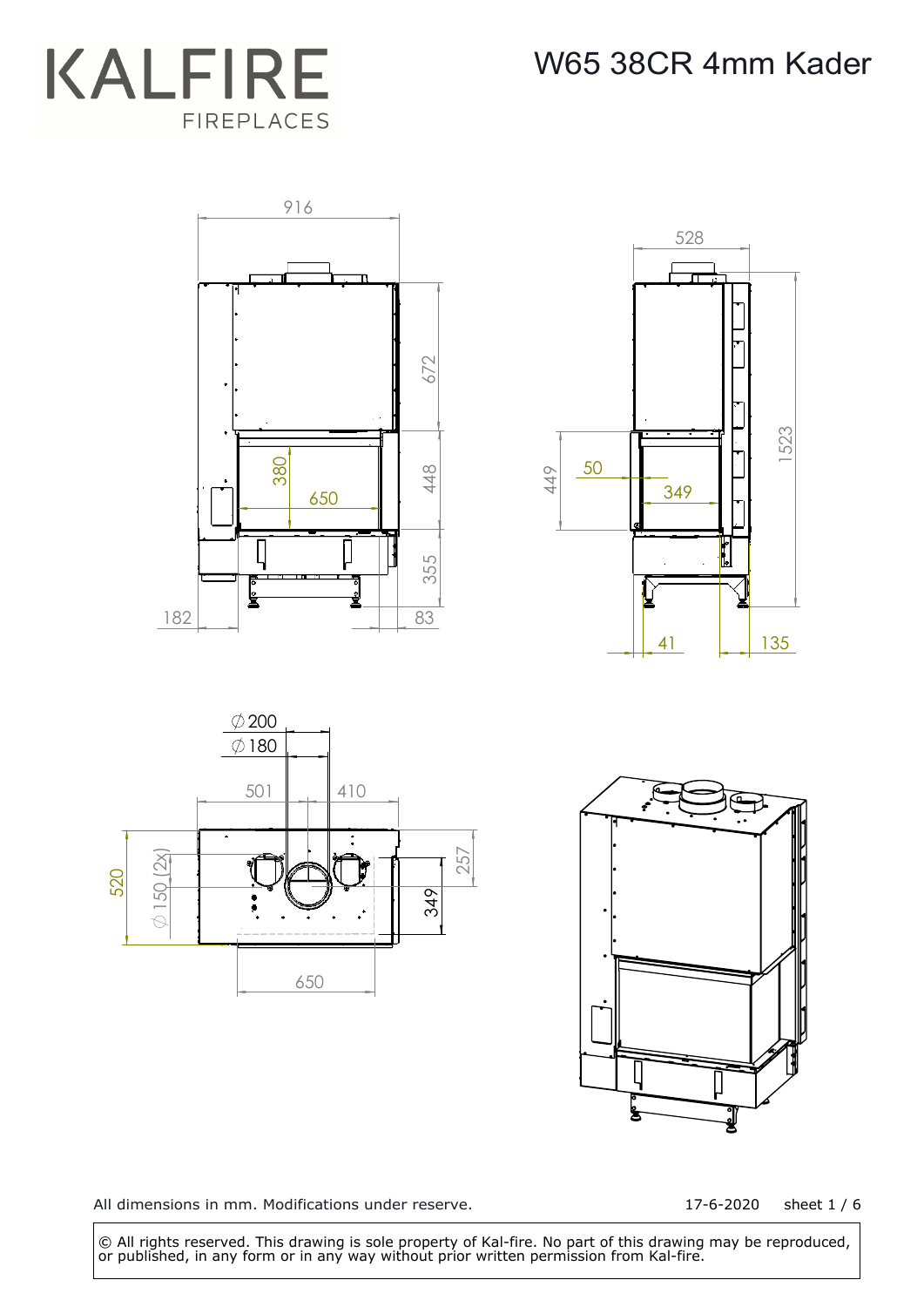## **KALFIRE** FIREPLACES



All dimensions in mm. Modifications under reserve.

17-6-2020 sheet 2 / 6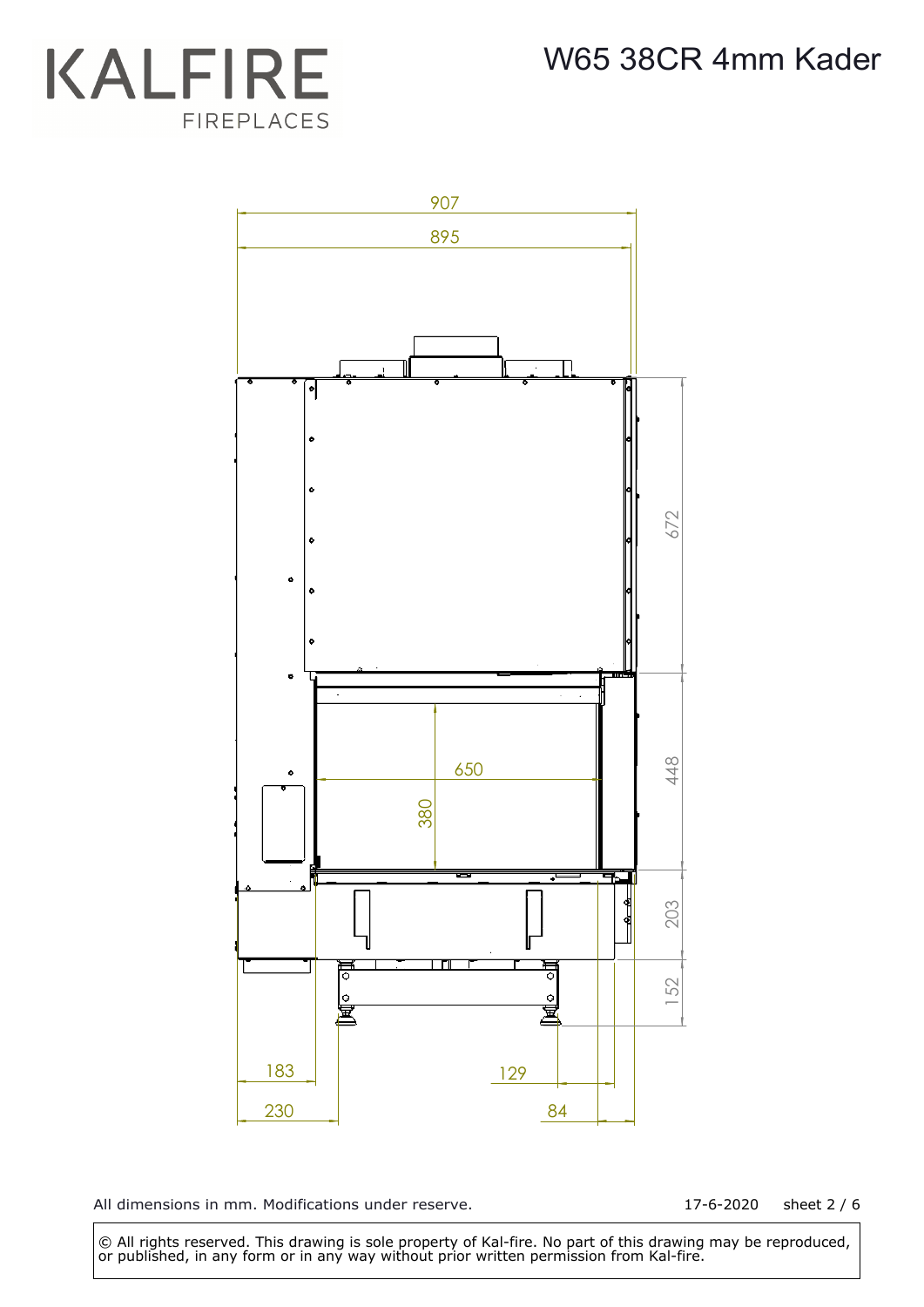



17-6-2020 sheet 3 / 6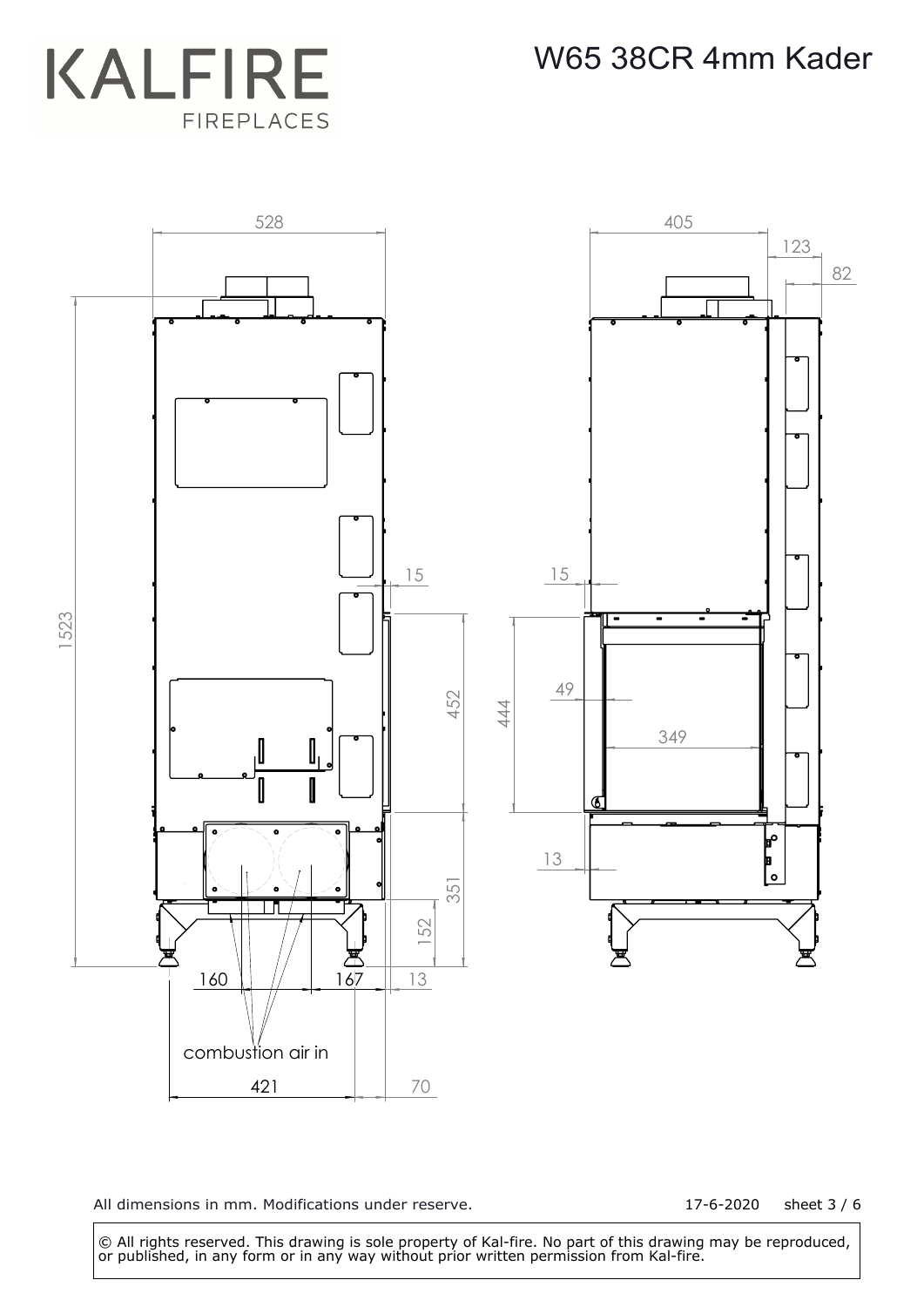





17-6-2020 sheet 4 / 6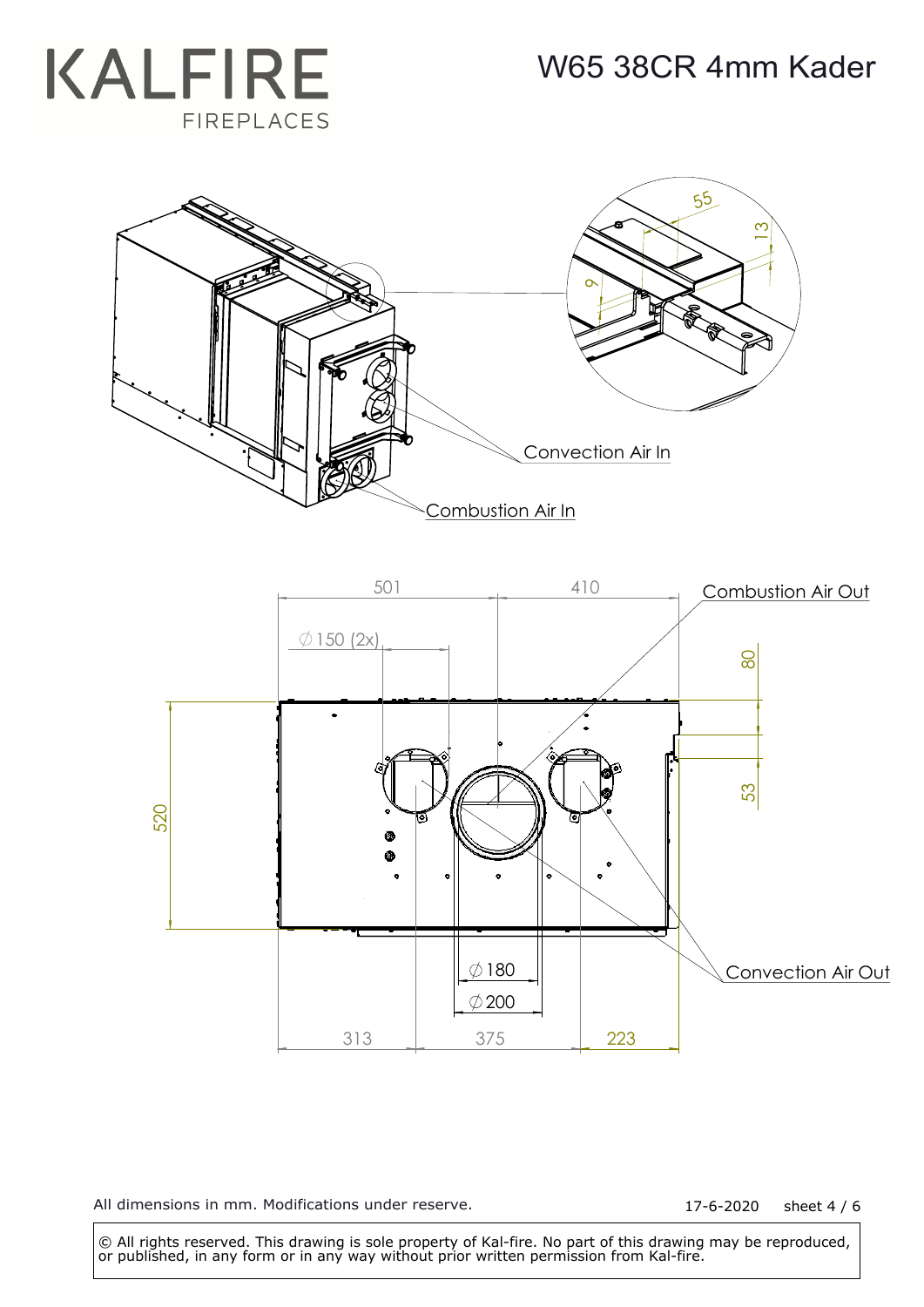



17-6-2020 sheet 5 / 6